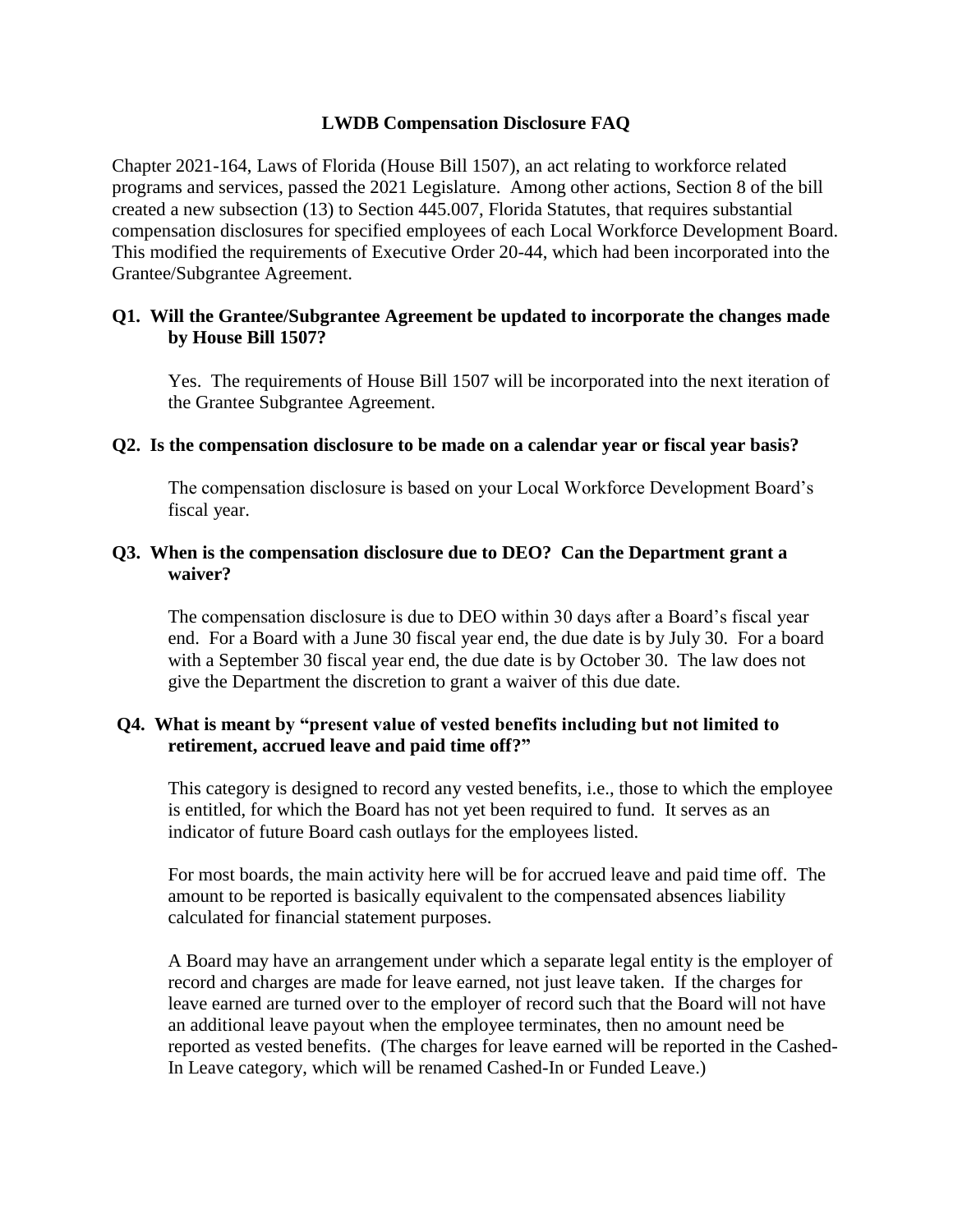The same treatment will be accorded to a Board that charges for leave earned but maintains the funds in a segregated Board-controlled account. If this account is adjusted only at year end rather than each payroll ("net"), keep in mind that the amount reported on the Cashed-In or Funded Leave line must the dollar value of the leave earned by the reported individuals for the year ("gross").

If the Board participates in a traditional retirement system (including the Florida Retirement System pension plan) in which the Board makes contributions as required by the plan agreement to a plan trustee, these payments are reported in the Retirement Benefits (Pension Plan Accruals and Contributions) category, not the Present Value of Vested Benefits category. Other retirement arrangements may need to be reported in the Present Value of Vested Benefits category.

*Special Case:* If making contributions to the Florida Retirement System investment plan, only report the amount from the employer deposited into the employee's account, not the total amount of the employer required contribution as Retirement Benefits (Pension Plan Accruals and Contributions). The additional amount is a cost to the Board, but not a benefit to the employee.

Any other benefit to be paid to an employee (whether or not taxable to the employee and whether or not required to be reported on IRS Form W-2 or IRS Form 990) listed on the compensation disclosure that is not reported elsewhere on the compensation disclosure must be reported in the Present Value of Vested Benefits category.

# **Q5. Which employees must be included on the compensation disclosure?**

House Bill 1507 requires the following categories of employees to be included:

- executives.
- officers.
- directors.
- trustees.
- key employees, and
- the highest compensated employees, as defined for purposes of the Internal Revenue Service Form 990, Return of Organization Exempt from Income Tax.

In general, anyone in executive leadership must be included. Executive leadership is defined as the chief executive officer/executive director of the board and those reporting directly to that position (excluding administrative assistants and clerical staff). The compensation disclosure will likely include more positions that would be listed on IRS Form 990.

## **Q6. Are any forms of compensation omitted from the disclosure?**

Yes, a board's share of federal and state payroll taxes, such as FICA and reemployment, are omitted.